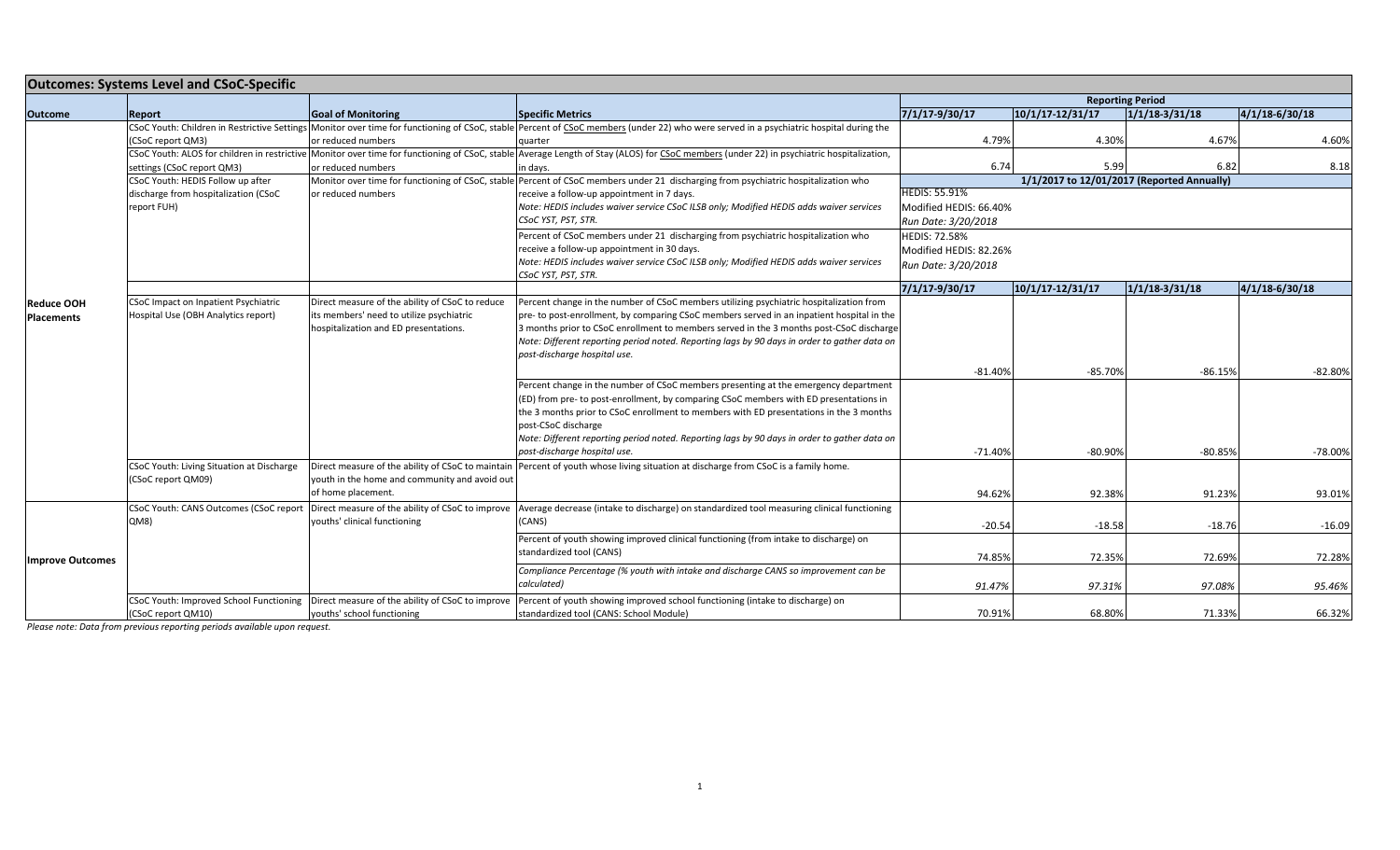| <b>Process Indicator: Youth Receiving Services in their Homes and Communities</b> |                                                                                                                                                      |                                                                                                         |                                                                                                                                                               |                            |                                 |                            |                            |  |  |
|-----------------------------------------------------------------------------------|------------------------------------------------------------------------------------------------------------------------------------------------------|---------------------------------------------------------------------------------------------------------|---------------------------------------------------------------------------------------------------------------------------------------------------------------|----------------------------|---------------------------------|----------------------------|----------------------------|--|--|
| <b>Process</b>                                                                    |                                                                                                                                                      |                                                                                                         |                                                                                                                                                               | <b>Reporting period</b>    |                                 |                            |                            |  |  |
| Indicator                                                                         | <b>Goal of monitoring</b><br><b>Report</b>                                                                                                           |                                                                                                         | <b>Specific Metrics</b>                                                                                                                                       | 7/1/17-9/30/17             | 10/1/17-12/31/17 1/1/18-3/31/18 |                            | $ 4/1/18-6/30/18 $         |  |  |
| <b>Increase</b><br><b>Utilization</b><br>of HCBS                                  | <b>CSoC Youth: Access to</b><br>Wraparound (CSoC report<br>QM12)                                                                                     | <b>Ensure that</b><br>Wraparound is<br>accessible and<br>responsive to<br>immediate needs.              | <b>IPercent of CSoC members for whom:</b><br>Timely referral standard was met<br>Timely first contact standard was met<br>Timely face-to-face contact was met | 92.76%<br>92.65%<br>70.17% | 95.16%<br>94.49%<br>70.96%      | 72.10%<br>94.12%<br>69.90% | 37.27%<br>93.91%<br>68.10% |  |  |
|                                                                                   | <b>CSoC Youth: Enrollment</b><br>and Agency Involvement<br>(CSoC reports QM6)                                                                        | Monitor number of<br>youth in CSoC and<br>agency involvement.                                           | Total number of CSoC Enrollees                                                                                                                                | 2095                       | 2666                            | 2947                       | 2791                       |  |  |
|                                                                                   |                                                                                                                                                      |                                                                                                         | Number of CSoC Enrollees involved with OJJ<br>Number of CSoC Enrollees involved with DCFS                                                                     | 309<br>236                 | 299<br>244                      | 341<br>251                 | 329<br>222                 |  |  |
|                                                                                   | <b>CSoC Youth: Utilization of</b><br>Natural Supports (CSoC<br>report QM13)                                                                          | <b>Ensure Wraparound</b><br>is helping families<br>build sustainable<br>teams with natural<br>supports. | Percent of CSoC members who have at least one<br>natural/informal support person on their Child and<br>Family Team.                                           | 89.70%                     | 87.40%                          | 89.80%                     | 89.00%                     |  |  |
|                                                                                   | <b>CSoC Youth: Youth</b><br>receiving services in<br>sufficient amount,<br>frequency, and duration<br>that their CFT<br>(CSoC report POC 6)<br>need. | Ensure that CSoC<br>access the services                                                                 | Percent of members receiving services in sufficent<br>members are able to amount, frequency, and duration.<br>Month 1 of reporting quarter                    | 67.78%                     | 93.57%                          | 92.41%                     | 96.29%                     |  |  |
|                                                                                   |                                                                                                                                                      | determined they                                                                                         | <b>Month 2</b> of reporting quarter                                                                                                                           | 76.71%                     | 93.93%                          | 93.30%                     | 95.91%                     |  |  |
|                                                                                   |                                                                                                                                                      |                                                                                                         | <b>Month 3</b> of reporting quarter                                                                                                                           | 87.68%                     | 94.76%                          | 94.20%                     | 95.70%                     |  |  |

*Please note: Data from previous reporting periods available upon request.*